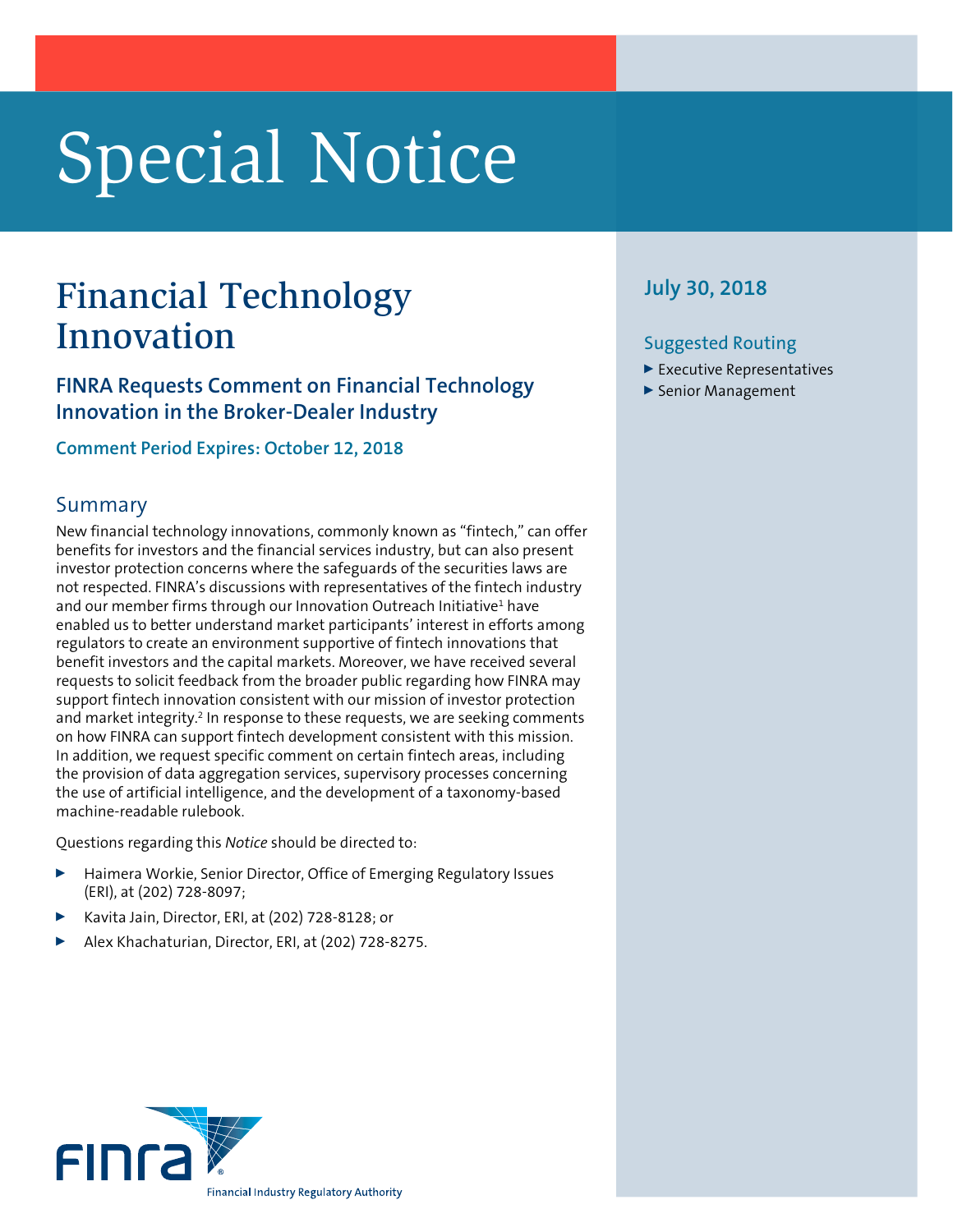#### Action Requested

FINRA encourages all interested parties to comment on this *Notice*. Comments must be received by October 12, 2018.

Comments must be submitted through one of the following methods:

- <sup>0</sup> Emailing comments to *pubcom@finra.org*; or
- $\blacktriangleright$  Mailing comments in hard copy to:

Jennifer Piorko Mitchell Office of the Corporate Secretary FINRA 1735 K Street, NW Washington, DC 20006-1506

To help FINRA process comments more efficiently, persons should use only one method to comment on this *Notice*.

**Important Notes:** All comments received in response to this *Notice* will be made available to the public on the FINRA website. In general, FINRA will post comments as they are received.<sup>3</sup>

#### Background

Many traditional financial services providers are incorporating emerging technologies and services into their business processes. These fintech innovations can take many forms and affect many aspects of the securities industry. For example, fintech has been used in capital raising, trading, asset management and research. Fintech applications related to digital advice and social media tools are also altering the old models for wealth management and changing how brokerage and investment advice services are offered to investors. For example, some registered representatives are using these tools to enhance their ability to analyze portfolios and better communicate with investors. In addition, firms are augmenting market research with tools such as artificial intelligence, natural language processing and social media sentiment tracking in order to develop greater insight from vast amounts of data.

#### FINRA's Innovation Outreach Initiative

FINRA, as a self-regulatory organization for the broker-dealer industry overseen by the Securities and Exchange Commission (SEC), is dedicated to investor protection and market integrity in a manner that facilitates vibrant capital markets. Consistent with this mission, FINRA is monitoring fintech developments, adapting its regulatory programs as necessary to respond to those developments, and considering ways in which it can support innovation that is in the interest of the investing public.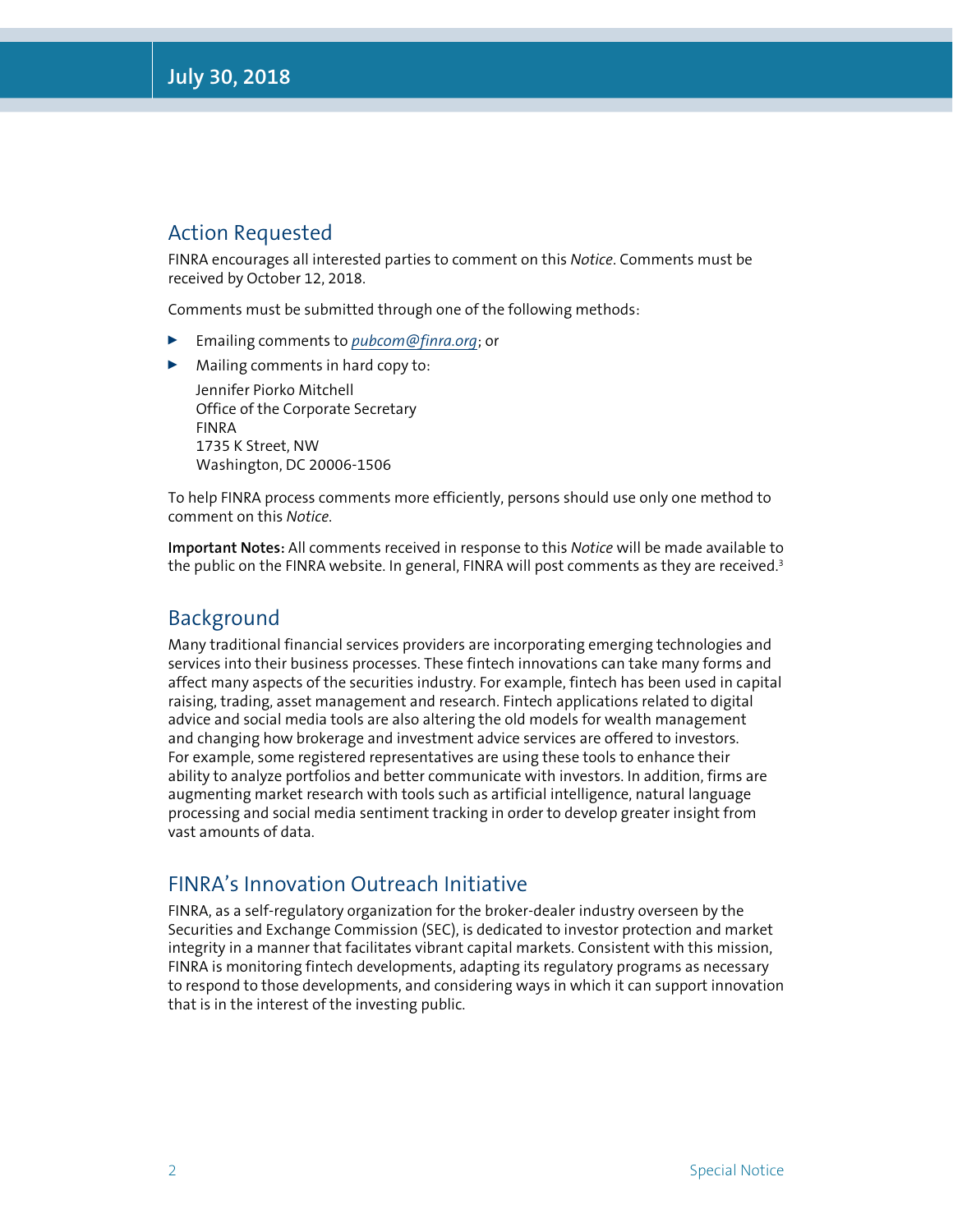FINRA has already taken a number of steps to improve our understanding of how fintech is transforming the securities industry and to provide information to investors and our members about these developments. Actions that FINRA has undertaken include the following:

- $\blacktriangleright$  FINRA developed an external website to provide the public with information related to FINRA's Innovation Outreach Initiative as well as to provide a centralized FINRA location for fintech-related matters.4
- $\blacktriangleright$  FINRA formed a Fintech Industry Committee composed of both large and small member firms, non-member firms offering fintech-related services, as well as committee observers from the SEC and the North American Securities Administrators Association (NASAA), to provide a platform for ongoing dialogue and analysis of fintech developments. Topics of focus for the committee include: (i) the potential impact of innovation on FINRA's investor protection and market integrity objectives; (ii) challenges to the adoption of fintech-based products or services; (iii) opportunities to improve interactions with FINRA to support innovations that are consistent with FINRA's investor protection and market integrity objectives; and (iv) possible FINRA fintech-related initiatives.
- ▶ FINRA held a blockchain symposium in July 2017, a San Francisco fintech regional roundtable in September 2017, a Dallas fintech regional roundtable in November 2017 and a New York City fintech regional roundtable in April 2018. The blockchain symposium was attended by over 200 participants and featured a panel of regulators and industry participants highlighting blockchain developments impacting the securities industry. The regional roundtables in San Francisco, Dallas, and New York City featured regional firms, market participants and regulators, discussing several emerging areas in fintech, including artificial intelligence, regulatory technology (regtech), initial coin offerings (ICOs), and big data analytics.
- ▶ At the FINRA Annual Conference in May 2018, FINRA hosted Fintech Office Hours and engaged in discussions with several member firms and industry participants regarding innovations that are being explored in the securities industry.
- $\triangleright$  In response to feedback we received through our discussions with market participants since the start of Innovation Outreach Initiative, FINRA is exploring the development of a report highlighting the implications of regtech for the securities industry. FINRA has also issued related Investor Alerts:
	- ▶ [Know Before You Share: Be Mindful of Data Aggregation Risks;](http://www.finra.org/investors/alerts/know-you-share-be-mindful-data-aggregation-risks)
	- ▶ Don't Fall for Cryptocurrency-Related Stock Scams; and
	- [Initial Coin Offerings: Know Before You Invest.](http://www.finra.org/investors/alerts/initial-coin-offerings-know-before-you-invest)
- $\blacktriangleright$  FINRA has previously issued other reports and Investor Alerts on a number of fintech areas highlighting the associated risks and benefits related to applicable innovations, including with respect to crowdfunding, distributed ledger technology, digital investment advice and automated investment tools.<sup>5</sup>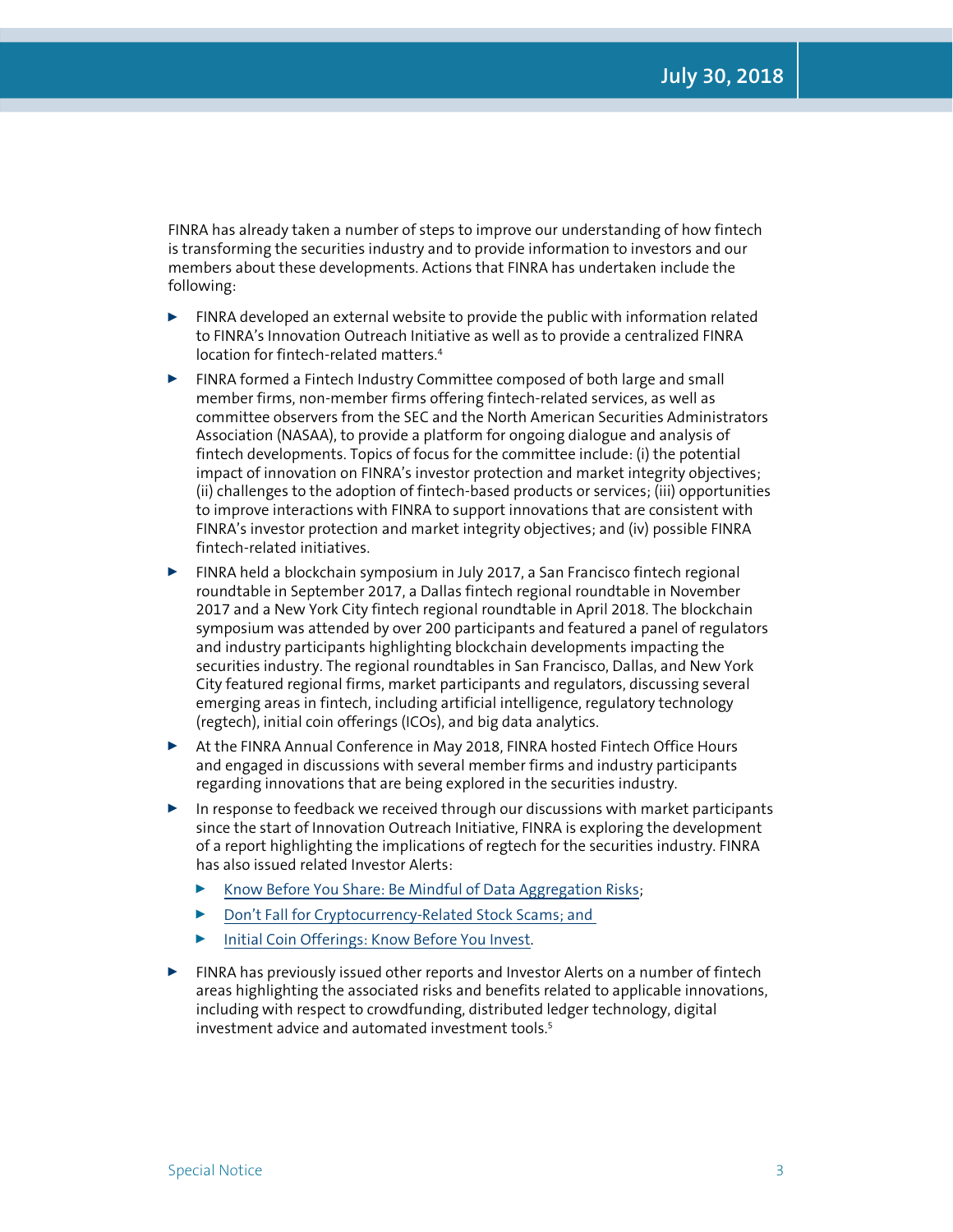FINRA has actively worked to engage with fellow regulators, both domestic and international, to share insights and approaches to address fintech-related issues.

In addition to these broader efforts related to fintech, FINRA has made a concerted effort to better understand and address the issues and risks presented by distributed ledger technology, ICOs and the digital asset market more generally. For example, our [report](http://www.finra.org/industry/blockchain-report)  [on distributed ledger technology](http://www.finra.org/industry/blockchain-report) provided a description of some of the operational and regulatory considerations for broker-dealers seeking to get involved in this space. Additionally, the Investor Alerts on ICOs and digital currencies have helped make investors aware of the types of potential risks that are involved in this market.

### General Request for Comments on Facilitating Innovation

As outlined above, FINRA has already taken and is continuing to take a number of steps in support of fintech innovation consistent with our goals of investor protection and market integrity. As we consider taking additional steps, however, we are mindful of the desire expressed by market participants to have a forum to provide views concerning what additional actions may be helpful. Specifically, we have heard suggestions from market participants about the potential benefits of soliciting broader feedback regarding the effects of any FINRA rules or administrative programs on fintech innovation. $6$ 

Accordingly, FINRA welcomes comments that can help identify where our rules or administrative processes could be modified to better support fintech innovation without adversely affecting investor protection or market integrity. FINRA also requests comments on potential areas of innovation that would benefit from a greater focus on investor protection concerns and safeguards under the securities laws. In addition, we welcome comments that suggest programmatic changes that have been used effectively by other regulators to support innovation. For example, some industry participants in our Innovation Outreach Initiative suggested that FINRA consider ways to modify our rules to permit an activity-limited broker-dealer model to test new fintech-based models. Others have asked whether additional measures may be taken to address issues presented by the digital asset market.

In addition to the general request for comments, FINRA is requesting comment on three specific topics that are under discussion by market participants and have been raised as potential areas for engagement by FINRA through the Innovation Outreach Initiative:

- **Depending 2** provision of data aggregation services through compiling information from different financial accounts into a single place for investors;
- supervisory processes concerning the use of artificial intelligence; and
- $\blacktriangleright$  development of a taxonomy-based machine-readable rulebook.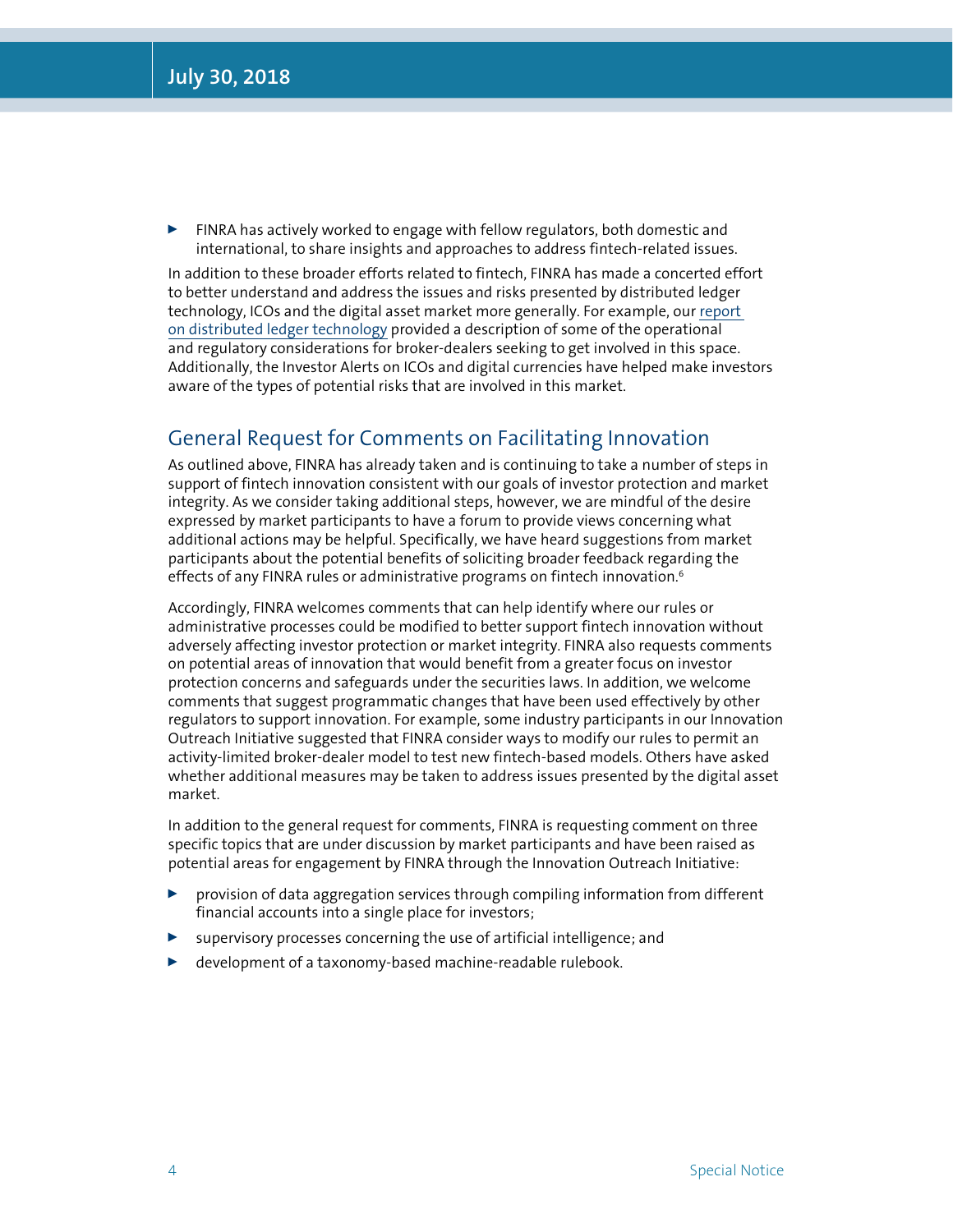### Data Aggregation

Many investors have started using data aggregation services that compile their financial data from different financial institutions into one place in order to offer a variety of services such as financial planning, portfolio analysis, budgeting, and other types of financial analysis or advice. Such services may involve developing a personalized financial "dashboard," sometimes called a personal financial management (PFM) portal, which may include information such as investments, savings, insurance holdings and credit balances. Having a central place to review all relevant financial information may prove helpful for some investors.

To compile financial data, data aggregation service providers may obtain their clients' username/password credentials for the accounts that the clients seek to have aggregated. These security credentials would allow the aggregation service provider to grab or "scrape" the data reflected in an applicable financial institution by accessing the online accounts of its clients. Scraping is the practice of using an automated process involving a code or a "robot" that goes out to the third-party websites, registers using the applicable security credentials and collects applicable account information. Typically, in this context, the aggregation service provider and the financial institution do not have any contractual agreement.

As an alternative to scraping, a growing number of financial institutions are offering data aggregation service providers an "application programming interface" (API), which establishes a set of protocols for developing direct transfers of data from the financial institution to the aggregator. APIs could give consumers the ability to authorize (or revoke) access, limit scope and specify whether fund transfers are permitted. A contractual agreement between the aggregator and the financial institution is generally a prerequisite for this type of access. These agreements typically impose responsibilities and technical requirements on both sides to safeguard data and privacy.

Broker-dealers may play a variety of roles in the context of data aggregation. For example, a broker-dealer may be the financial institution from which an aggregation service provider seeks to obtain data on behalf of the aggregator's client. Broker-dealers may also function as aggregation service providers themselves, either through the development of their own tools or working in collaboration with a third-party aggregator.

Throughout the course of our discussions with market participants as part of the Innovation Outreach Initiative, many firms noted a number of issues related to the increased desire for data aggregation services by investors, including issues regarding data access, security, integrity, competition and innovation.<sup>7</sup> Some firms also suggested that it may be beneficial for FINRA to play a role in helping broker-dealers and investors address issues raised by data aggregation and requested that we solicit broader feedback on ways FINRA could be helpful (*e.g.*, through convening an industry working group or working with an existing group to facilitate the development of standards or protocols on relevant areas associated with data aggregation).<sup>8</sup>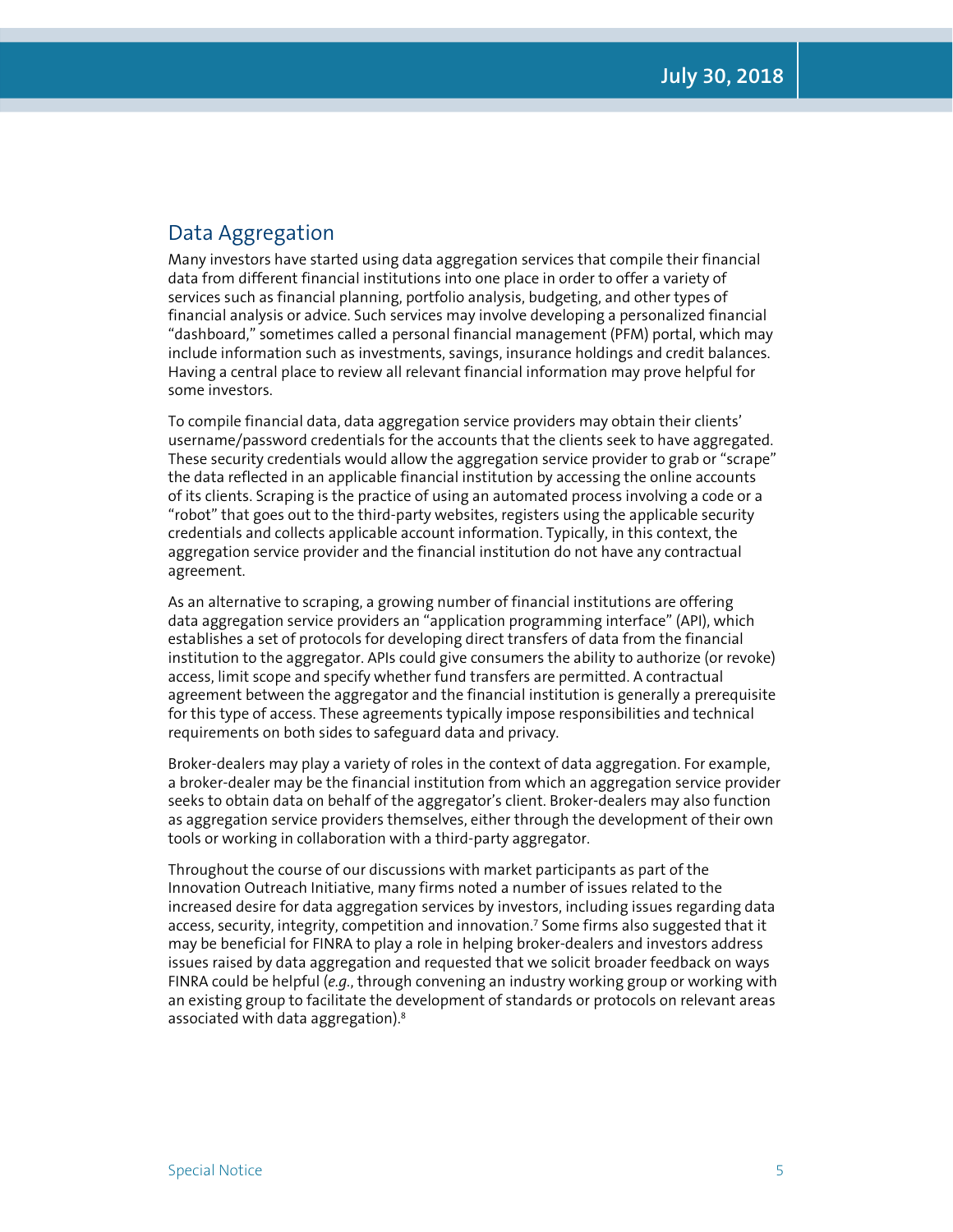FINRA previously published a *Regulatory Notice* that provided guidance to member firms regarding their responsibilities when providing customers with consolidated financial account reports, which may be generated using data aggregation services.9 This *Notice*  emphasized that consolidated reports are communications with the public and, as a result, must be clear, accurate and not misleading. This *Notice* also discussed supervisory and internal control systems, as well as sound practices, that help ensure that these reports are clear and accurate.

FINRA is requesting comments on what role, if any, FINRA should play to assist brokerdealers and investors in addressing issues raised by the increased use of data aggregation services in the financial industry. Relatedly, FINRA also requests comments on any technology or compliance challenges presented by attempts to develop consolidated statements in association with data aggregation.

#### Supervision in the Context of Artificial Intelligence

During the course of our interactions with broker-dealers and vendors as part of the Innovation Outreach Initiative, FINRA observed a growing interest in applying artificial  $int$ elligence techniques, $10$  including machine learning and natural language processing, to tools that broker-dealers use to support their business. Applications for artificial intelligence tools focus on areas such as anti-money laundering/know-your-customer compliance, trading, data management and customer service. The use of artificial intelligence in the securities industry has the potential to improve operational effectiveness and efficiency, both through the direct application of artificial intelligence, to enhance the customer experience, and through its use in tools that broker-dealers use to support their customer interactions or compliance efforts.

International financial regulatory bodies have provided insight into the challenges and benefits that the use of artificial intelligence tools by market participants may present, along with related policy implications. For example, both the Basel Committee on Banking Supervision (BCBS) and the Financial Stability Board (FSB) recently published papers addressing issues related to the use of artificial intelligence-based tools in the financial services industry.<sup>11</sup> While this information is helpful in the broader context of understanding issues that the use of artificial intelligence raises, many questions applicable to specific regulatory regimes are likely to remain.

Accordingly, as broker-dealers increase their use of artificial intelligence—including chat bot-based services—they are grappling with how these tools may fit into the regulatory framework under which they operate. For instance, [FINRA Rule 3110](http://www.finra.org/finramanual/rules/r3110) requires a firm to establish and maintain a system to supervise the activities of its associated persons that is reasonably designed to achieve compliance with the applicable securities laws and regulations and FINRA rules.<sup>12</sup> FINRA has also previously stated that: "[A]s the use of algorithmic strategies has increased, the potential of such strategies to adversely impact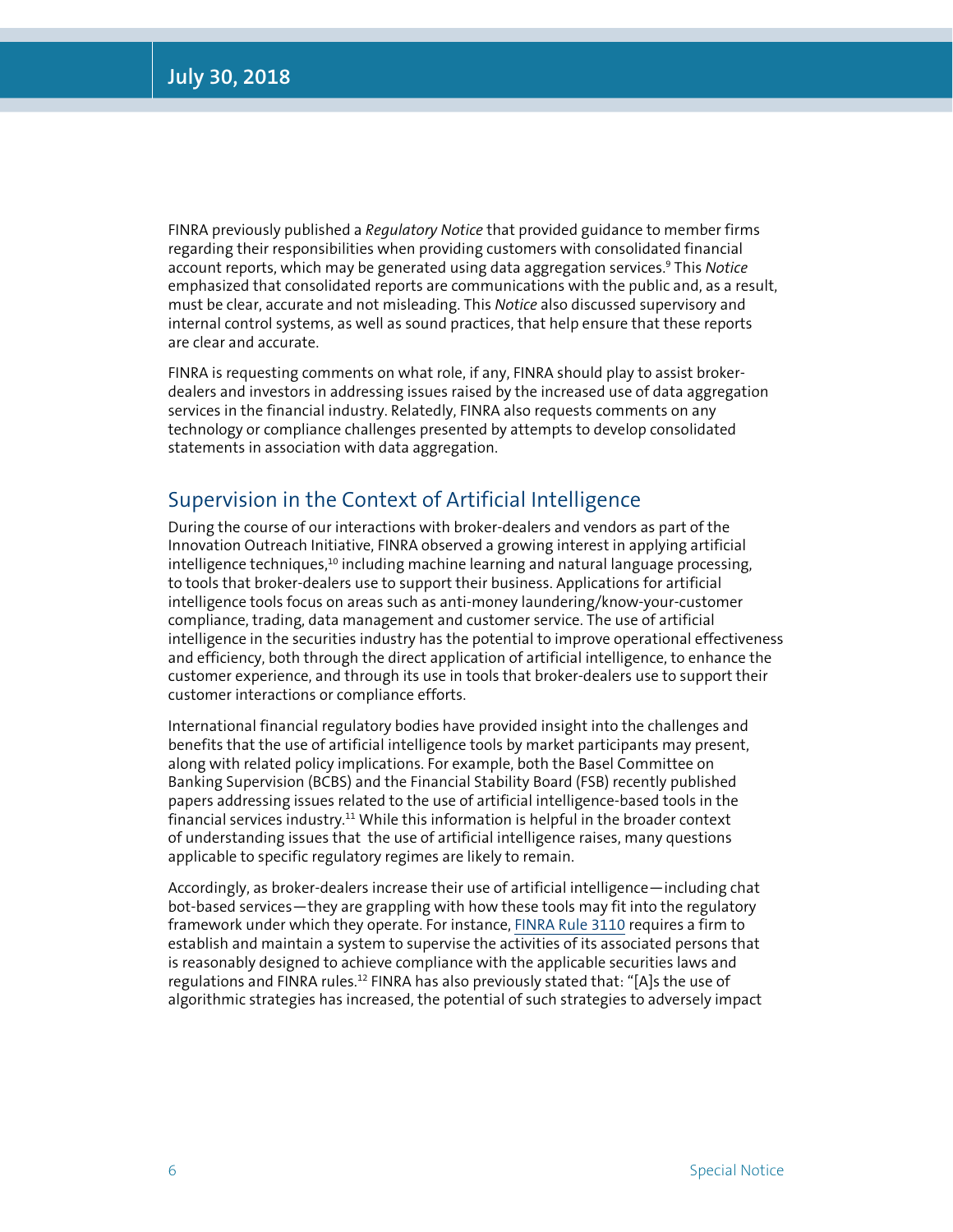market and firm stability has likewise grown. When assessing the risk that the use of algorithmic strategies creates, firms should undertake a holistic review of their trading activity and consider implementing a cross-disciplinary committee to assess and react to the evolving risks associated with algorithmic strategies."<sup>13</sup>

FINRA seeks to better understand the challenges or issues that broker-dealers may face in deploying artificial intelligence tools, and several questions in this regard are presented below. In this context, FINRA is requesting comment on any measures that FINRA could take to clarify or adapt its rules and processes in light of the evolving uses of such tools.<sup>14</sup> By asking these questions, FINRA intends to develop a deeper understanding of how artificial intelligence may affect the industry and the steps that FINRA may take to facilitate its use in ways that enhance investor protection and market integrity.

#### **Adoption of Artificial Intelligence Tools**

- For what purposes are members using, or considering, artificial intelligence tools including chat bots and robotic process automation (RPA) tools—in their brokerage businesses? What benefits do firms anticipate that these tools will bring to their businesses or to investors? What business risks or challenges do firms anticipate that these tools will pose to their operations? Are there any specific uses, benefits, risks or challenges that FINRA should consider when seeking to regulate firms deploying artificial intelligence tools?
- $\triangleright$  Do firms' governance practices for the development and ongoing operation of artificial intelligence tools differ from those used for tools or processes that use more conventional operational techniques? What is the nature of any differences and how would such differences impact regulatory compliance efforts?
- $\triangleright$  What forms of gap analysis or quality assurance do firms typically conduct in the context of developing artificial intelligence tools and how does this type of analysis differ in comparison to other tools that may be used in compliance areas such as surveillance?

#### **Regulatory Requirements for Artificial Intelligence Tools**

- $\blacktriangleright$  Where are the greatest challenges in adapting the existing regulatory framework for financial services to work with the adoption of artificial intelligence tools? How do the challenges vary based on the application for which broker-dealers are seeking to use these tools?
- <sup>0</sup> What challenges, if any, do firms face as they seek to develop artificial intelligence tools—including chat bots and RPA tools—and comply with applicable FINRA requirements, including those noted above related to supervision? What can FINRA do to support firms' adoption of appropriate tools consistent with our regulatory mission of investor protection and market integrity?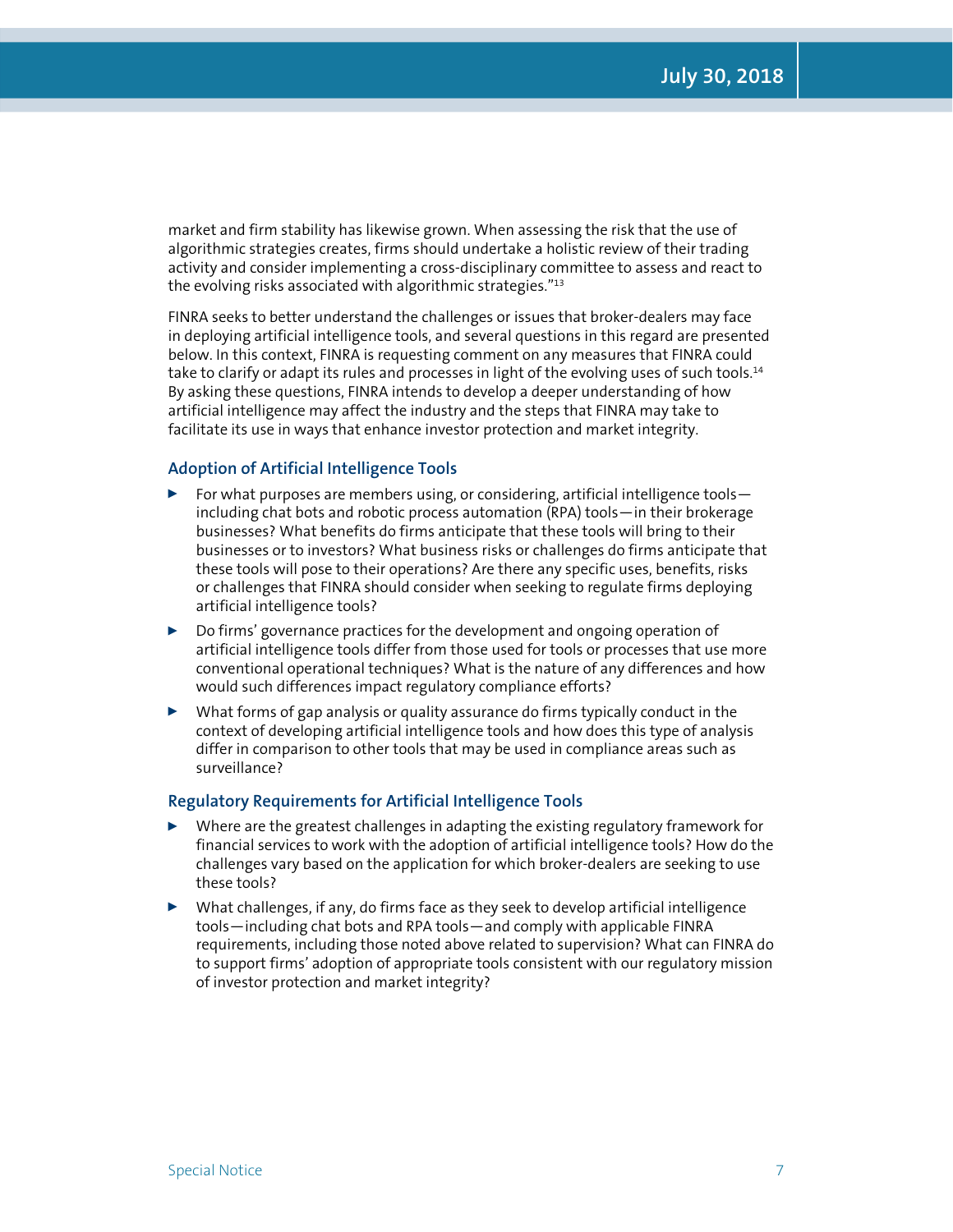- $\blacktriangleright$  Are there difficulties associated with administering supervisory obligations in the context of decision making that is based on or facilitated by artificial intelligence? If so, what is the nature of these difficulties and how have firms attempted to address them?
- $\triangleright$  Are there specific regulatory issues that the use of artificial intelligence tools in the context of algorithmic trading strategies raises? If so, please describe the nature of any issues.

#### Development of a Taxonomy-Based Machine-Readable Rulebook

Global expenditures on compliance programs are widely expected to increase in the coming years under a post-financial crisis regulatory environment that continues to evolve.15 In turn, financial institutions are faced with the challenge of keeping pace with changes to regulatory requirements and are devoting significant resources to their internal regulatory compliance functions.

To address some of these challenges, certain regulators, financial institutions and fintech firms have been exploring how technology and innovation can be used to make regulatory compliance less complex and more efficient. The UK Financial Conduct Authority (FCA) and the Bank of England (BoE) have launched an initiative to examine how to simplify regulatory compliance through the digitization of rulebooks, making them "machinereadable."16 The term "machine-readable rulebook" is generally used to refer to a regulatory rulebook that is structured in a way that is more easily processed by a computer and, therefore, less time-consuming and costly for review by a firm's compliance staff. Other regulators, such as the Commodity Futures Trading Commission (CFTC), have also publicly indicated that they may consider ways to develop this type of rulebook.<sup>17</sup>

Through the Innovation Outreach Initiative, FINRA staff has engaged with key stakeholders to learn more about available tools for building a machine-readable rulebook. In addition, FINRA is seeking to broaden the dialogue to gain a better understanding of the desirability and the feasibility of the development of a machine-readable rulebook.

For instance, in theory, building a machine-readable regulatory rulebook could provide the foundation for the later development of machine-executable rules with related links to firms' compliance policies, procedures and transaction databases.<sup>18</sup> According to the FCA and BoE, such efforts have the potential to "fundamentally change how the financial services industry understands, interprets, and then reports regulatory information,"<sup>19</sup> by allowing firms to map relevant regulatory obligations to their business needs and processes. These changes could potentially benefit both firms and regulators by improving the accuracy of data submissions, lowering the costs of compliance and allowing for quicker implementation in response to changing regulatory requirements.<sup>20</sup>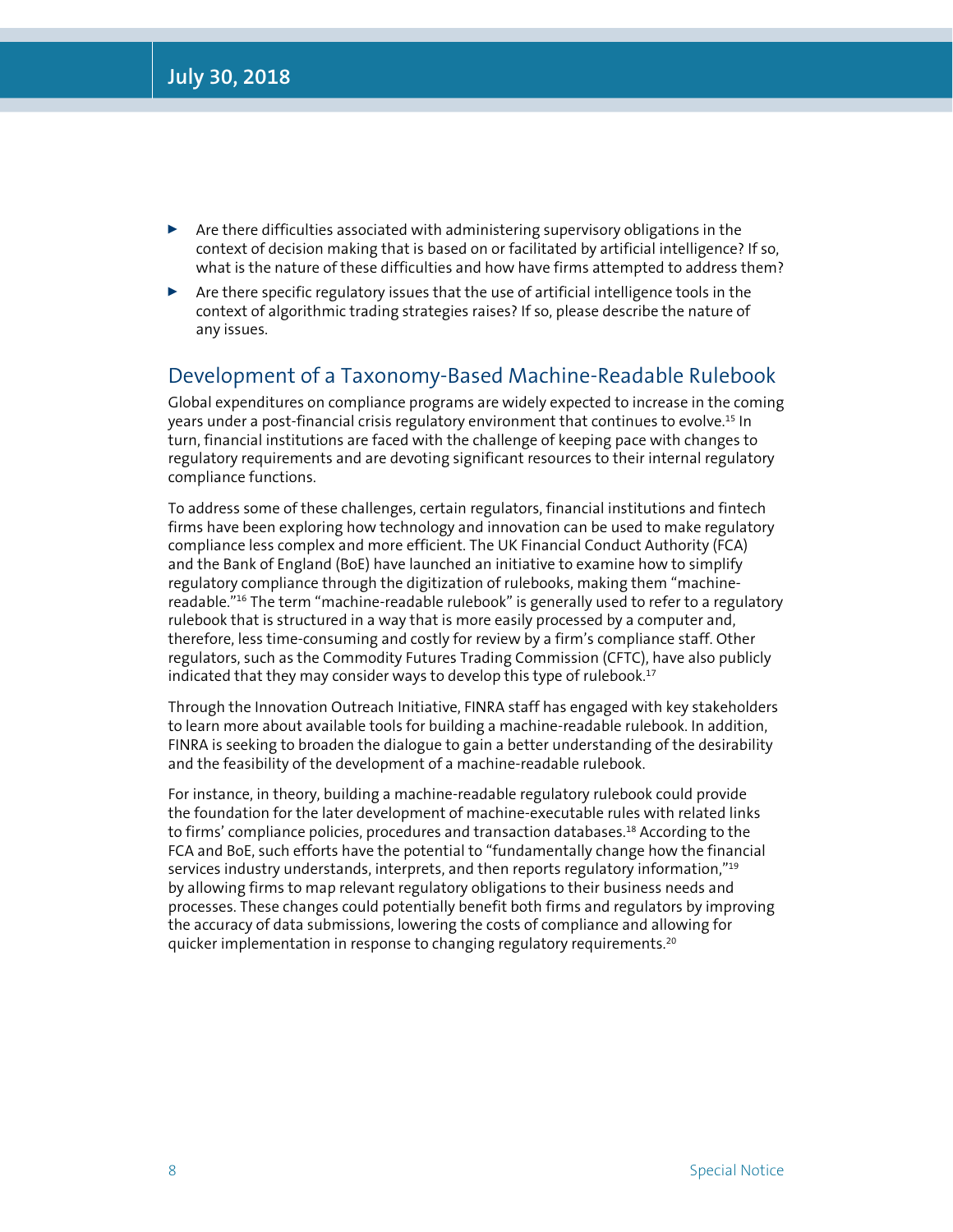The realization of such a vision is likely to be a complex and long road, particularly if there is a desire for financial regulators to adopt a consistent taxonomy for their rulebooks. However, as an incremental step, based on feedback from some market participants, FINRA is considering the feasibility and desirability of developing a type of machine-readable rulebook through the creation of an embedded taxonomy (*i.e.*, a method for classification and categorization) within its rules to help market participants better process applicable requirements. The rules could potentially reflect the relevant taxonomy through a tagging process using metadata (*i.e.*, summary information used to reflect the underlying data) to allow for more streamlined searches based on areas such as business lines, activities and themes.21 This type of intelligent search capability using metadata potentially allows for quicker and easier data searches, opening up the accessibility of the FINRA rulebook to a wider audience.<sup>22</sup>

Accordingly, FINRA is soliciting comment on the potential benefits and challenges associated with developing a machine-readable rulebook, and requests responses to the questions below concerning potential uses associated with a machine-readable rulebook and the related development of a common taxonomy.

#### **Uses of Machine-Readable Rulebook**

- $\triangleright$  Who is likely to benefit if FINRA were to develop a machine-readable rulebook using an embedded taxonomy? For what purpose would it be used by market participants? What types of market participants would be most likely to use it?
- $\triangleright$  Would firms or third-party service providers seek to develop tools to interact with a machine-readable rulebook? Would such a rulebook assist with compliance efforts? If so, in what ways would it make compliance more efficient or effective?
- $\triangleright$  Is there a risk of over-reliance on output provided by a machine-readable rulebook, such that insufficient analysis may be done by individuals? What measures, if any, could be taken to limit the potential for over-reliance?

#### **Development of Common Taxonomy**

- As noted previously, certain regulators have developed, or are considering developing, a taxonomy-based machine-readable rulebook. What are the potential benefits and challenges associated with developing a consistent or harmonized taxonomy across regulators? What regulatory areas would have the greatest benefits or challenges from any such harmonization?
- $\blacktriangleright$  Absent the development of a consistent or harmonized taxonomy across relevant regulators, would the creation of a machine-readable rulebook by FINRA be useful? Are there technology tools or processes that decrease the need for a consistent or harmonized taxonomy?
- $\blacktriangleright$  What role should vendors and regulated firms play in the adoption, development and ongoing taxonomy maintenance?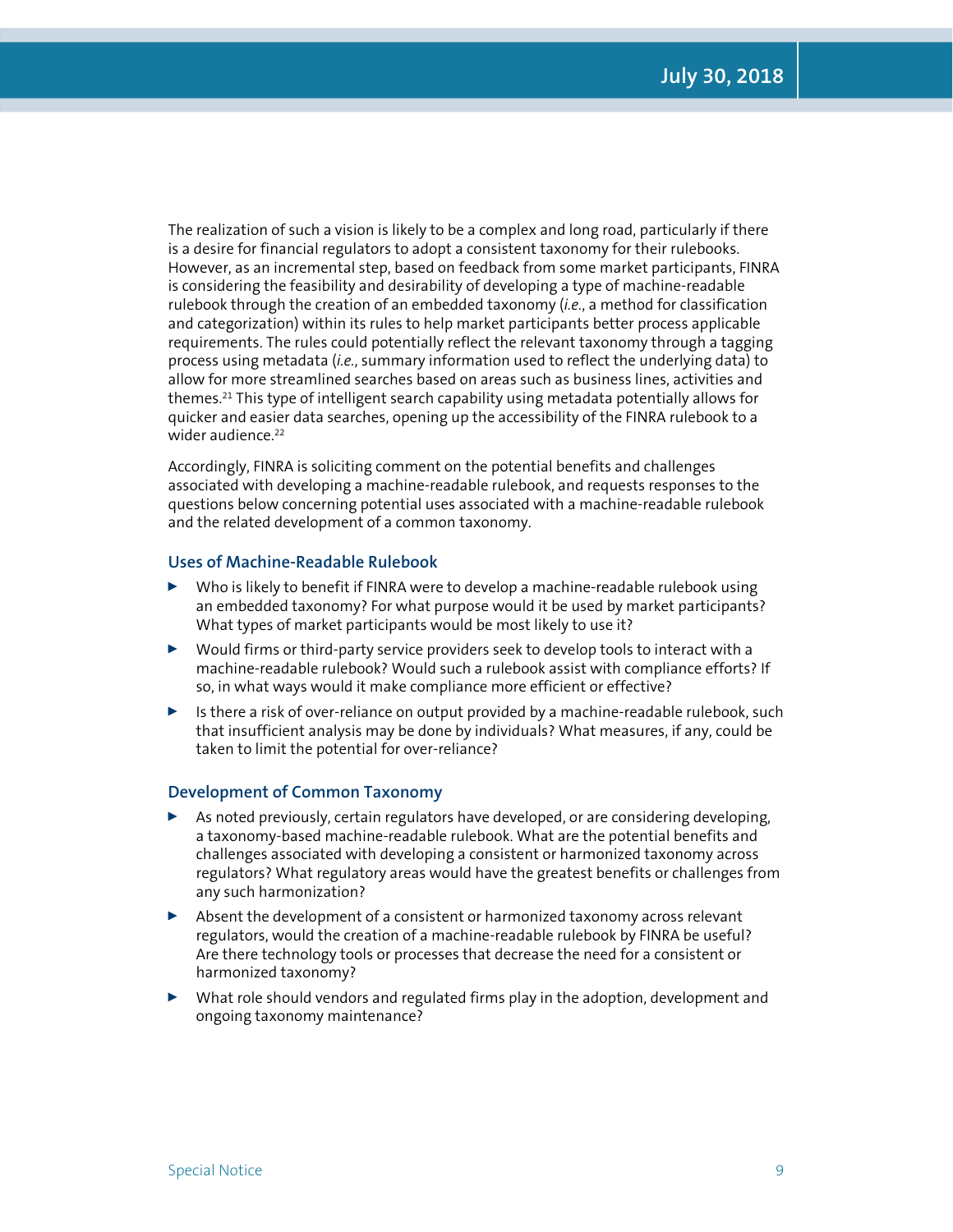#### **Endnotes**

- 1 FINRA launched the [Innovation Outreach](http://www.finra.org/fintech)  [Initiative](http://www.finra.org/fintech) in June 2017. The initiative consists of a cross-departmental effort to foster an ongoing dialogue with the securities industry that will help FINRA better understand fintech innovations and their impact on the industry. *See* FINRA press release, [FINRA Launches](http://www.finra.org/newsroom/2017/finra-launches-innovation-outreach-initiative)  [Innovation Outreach Initiative](http://www.finra.org/newsroom/2017/finra-launches-innovation-outreach-initiative) (June 13, 2017).
- 2 Requests for FINRA to solicit feedback through an open process from the broader public have been made through the FinTech Industry Committee and regional fintech roundtables that were developed as part of the Innovation Outreach Initiative. In addition, a similar request was received in response to the *[FINRA Special Notice—](http://www.finra.org/industry/special-notice-032117) [Engagement Initiative](http://www.finra.org/industry/special-notice-032117)* (March 21, 2017). *See*  related *[comment letter](http://www.finra.org/sites/default/files/notice_comment_file_ref/SN-32117_Fidelity_comment.pdf)* from Fidelity Investments.
- 3 Persons submitting comments are cautioned that FINRA does not redact or edit personal identifying information, such as names or email addresses, from comment submissions. Persons should submit only information that they wish to make publicly available. *See Notice to Members 03-73* (November 2003) (Online Availability of Comments) for more information.
- 4 *See* FINRA's *[FinTech webpage](http://www.finra.org/industry/fintech)*.
- 5 *See* FINRA's *[FinTech webpage](http://www.finra.org/industry/fintech)*.
- 6 FINRA notes that are our rules and administrative programs are only part of a broader framework of financial regulation, which is also administered by the SEC, the CFTC, banking agencies, state securities regulators and insurance commissioners, and other relevant regulatory agencies (both domestic and international). Making changes to this broader regulatory framework is beyond FINRA's control and, in certain cases, FINRA rules are mandated by, or must conform to, specific statutory requirements or SEC rules. Moreover, any change to FINRA rules requires SEC approval.
- 7 For instance, while the use of APIs may offer a more secure approach for accessing data there may be competitive disincentives for financial institutions to make such client data readily available to aggregators.
- 8 In October 2017, the Consumer Financial Protection Bureau (CFPB) outlined principles for consumer protection in the area of consumer-authorized financial data sharing and aggregation, with a particular focus on data protection and privacy. CFPB, *[Consumer](https://files.consumerfinance.gov/f/documents/cfpb_consumer-protection-principles_data-aggregation.pdf)  [Protection Principles: Consumer-Authorized](https://files.consumerfinance.gov/f/documents/cfpb_consumer-protection-principles_data-aggregation.pdf)  [Financial Data Sharing and Aggregation](https://files.consumerfinance.gov/f/documents/cfpb_consumer-protection-principles_data-aggregation.pdf)* (Oct. 18, 2017). SIFMA has also issued *[data aggregation](https://www.sifma.org/resources/general/data-aggregation-principles/)  [principles](https://www.sifma.org/resources/general/data-aggregation-principles/)*. In Europe, the revised Payment Services Directive (PSD2) embraced the concept of "open banking," requiring banks to build APIs to establish a secure and efficient way for banks to share customer data with non-banking entities (*e.g.*, financial intermediaries, technology vendors), allowing for greater innovation. Ryan Browne, *[Europe's Banks Brace for a Huge Overhaul](https://www.cnbc.com/2017/12/25/psd2-europes-banks-brace-for-new-eu-data-sharing-rules.html)  [That Throws Open the Doors to Their Data](https://www.cnbc.com/2017/12/25/psd2-europes-banks-brace-for-new-eu-data-sharing-rules.html)*, CNBC (Jan. 3, 2018).
- 9 *See [Regulatory Notice 10-19](http://www.finra.org/industry/notices/10-19)* (Apr. 2010). *Regulatory Notice 10-19* reminds firms of their responsibilities to ensure that they comply with all applicable rules when engaging in the practice of providing customers with consolidated financial account reporting (*e.g.*, reports offering a single document that combines information regarding most or all of the customer's financial holdings, regardless of where those assets are held). In addition, *Regulatory Notice 10-19*  highlights a number of sound practices related to these types of activities.
- 10 While there is no universally agreed upon definition of artificial intelligence, the Financial Stability Board (FSB) describes artificial intelligence as "(t)he application of computation tools to address tasks traditionally requiring human sophistication." Machine learning and

©2018. FINRA. All rights reserved. Regulatory Notices attempt to present information to readers in a format that is easily understandable. However, please be aware that, in case of any misunderstanding, the rule language prevails.